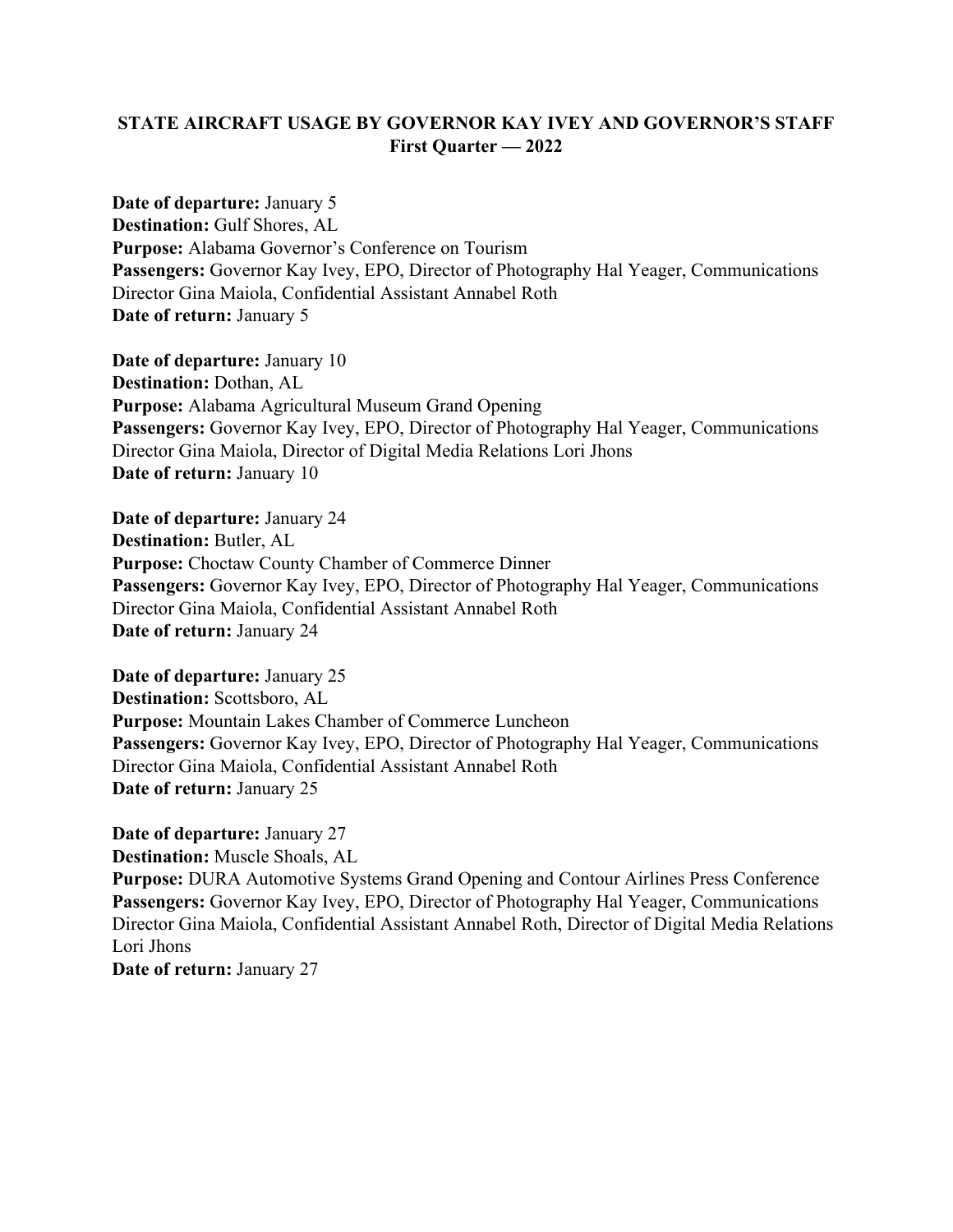**Date of departure:** January 31 **Destination:** Mobile, AL **Purpose:** Airbus & Lockheed Martin Press Conference **Passengers:** Governor Kay Ivey, EPO, Director of Photography Hal Yeager, Communications Director Gina Maiola, Confidential Assistant Annabel Roth, Chief of Staff Liz Filmore **Date of return: January 31** 

**Date of departure:** February 11 **Destination:** Sawyerville, AL **Purpose:** Damage Tour on Mason Bend Road **Passengers:** Governor Kay Ivey, EPO, Director of Photography Hal Yeager, Communications Director Gina Maiola **Date of return:** February 11

**Date of departure: February 17 Destination:** Andalusia, AL **Purpose:** Andalusia Area Chamber of Commerce Banquet **Passengers:** Governor Kay Ivey, EPO, Director of Photography Hal Yeager, Communications Director Gina Maiola, External Affairs Director Casey Rogers **Date of return: February 17** 

**Date of departure:** February 18 **Destination:** Geneva, AL **Purpose:** Tour of Sysco Gulf Coast Facility **Passengers:** Governor Kay Ivey, EPO, Director of Photography Hal Yeager, Communications Director Gina Maiola, Confidential Assistant Annabel Roth **Date of return: February 18** 

**Date of departure:** February 25 **Destination:** Fayette, AL **Purpose:** Fayette County Road Project Announcement **Passengers:** Governor Kay Ivey, EPO, Director of Photography Hal Yeager, Communications Director Gina Maiola, Confidential Assistant Annabel Roth, Director of Digital Media Relations Lori Jhons **Date of return: February 25** 

**Date of departure: February 25 Destination:** Birmingham, AL **Purpose:** Alabama Key Club Convention **Passengers:** Governor Kay Ivey, EPO, Director of Photography Hal Yeager, Communications Director Gina Maiola **Date of return: February 25**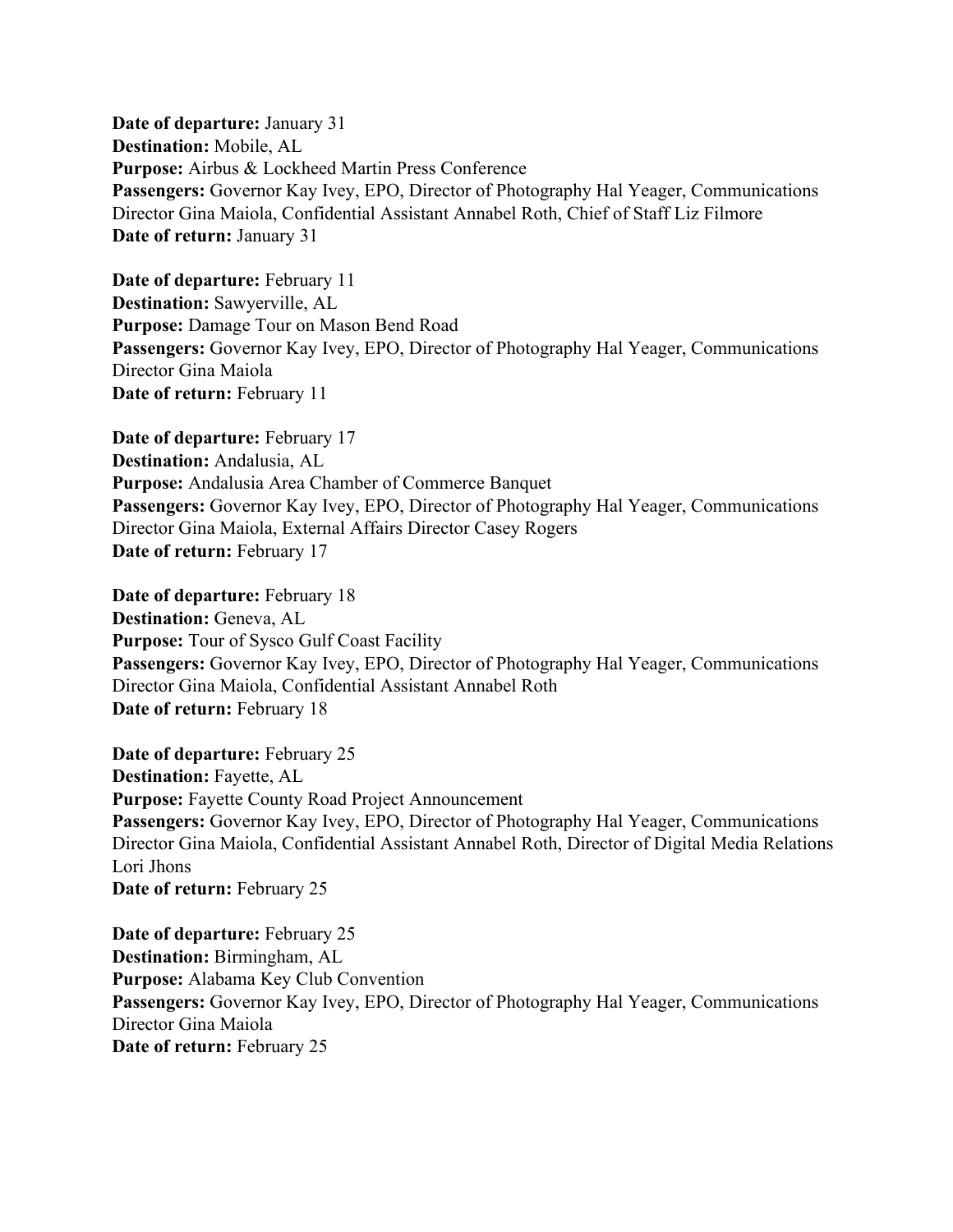**Date of departure:** March 3 **Destination:** Livingston, AL **Purpose:** Alabama Women's Hall of Fame Induction Ceremony **Passengers:** Governor Kay Ivey, EPO, Director of Photography Hal Yeager, Communications Director Gina Maiola, Confidential Assistant Annabel Roth **Date of return:** March 3

**Date of departure:** March 5 **Destination:** Mobile, AL **Purpose:** Alabama Cattlemen's Association Luncheon **Passengers:** Governor Kay Ivey, EPO, Director of Photography Hal Yeager, Confidential Assistant Annabel Roth, Strategic Policy Advisor Mary Katherine Pittman **Date of return:** March 5

**Date of departure:** March 10 **Destination:** Centre, AL **Purpose:** Cherokee County Chamber of Commerce Breakfast **Passengers:** Governor Kay Ivey, EPO, Director of Photography Hal Yeager, Communications Director Gina Maiola, House Liaison Parker Harris, State Representative Ginny Shaver **Date of return:** March 10

**Date of departure:** March 11 **Destination:** Birmingham, AL **Purpose:** PARCA Annual Forum **Passengers:** Governor Kay Ivey, EPO, Director of Photography Hal Yeager, Communications Director Gina Maiola, Education Policy Advisor & GOEWT Coordinator Nick Moore, Chief of Staff Liz Filmore **Date of return:** March 11

**Date of departure:** March 14 **Destination:** Moulton, AL **Purpose:** Lawrence County Chamber of Commerce Luncheon **Passengers:** Governor Kay Ivey, EPO, Director of Photography Hal Yeager, Communications Director Gina Maiola, Confidential Assistant Annabel Roth **Date of return:** March 14

**Date of departure:** March 15 **Destination:** Woodstock, AL **Purpose:** Mercedes Benz Battery Plant Opening **Passengers:** Governor Kay Ivey, EPO, Director of Photography Hal Yeager, Communications Director Gina Maiola, Confidential Assistant Annabel Roth, Chief of Staff Liz Filmore, Office of Finance Senior Policy Advisor Jordan Howard **Date of return:** March 15